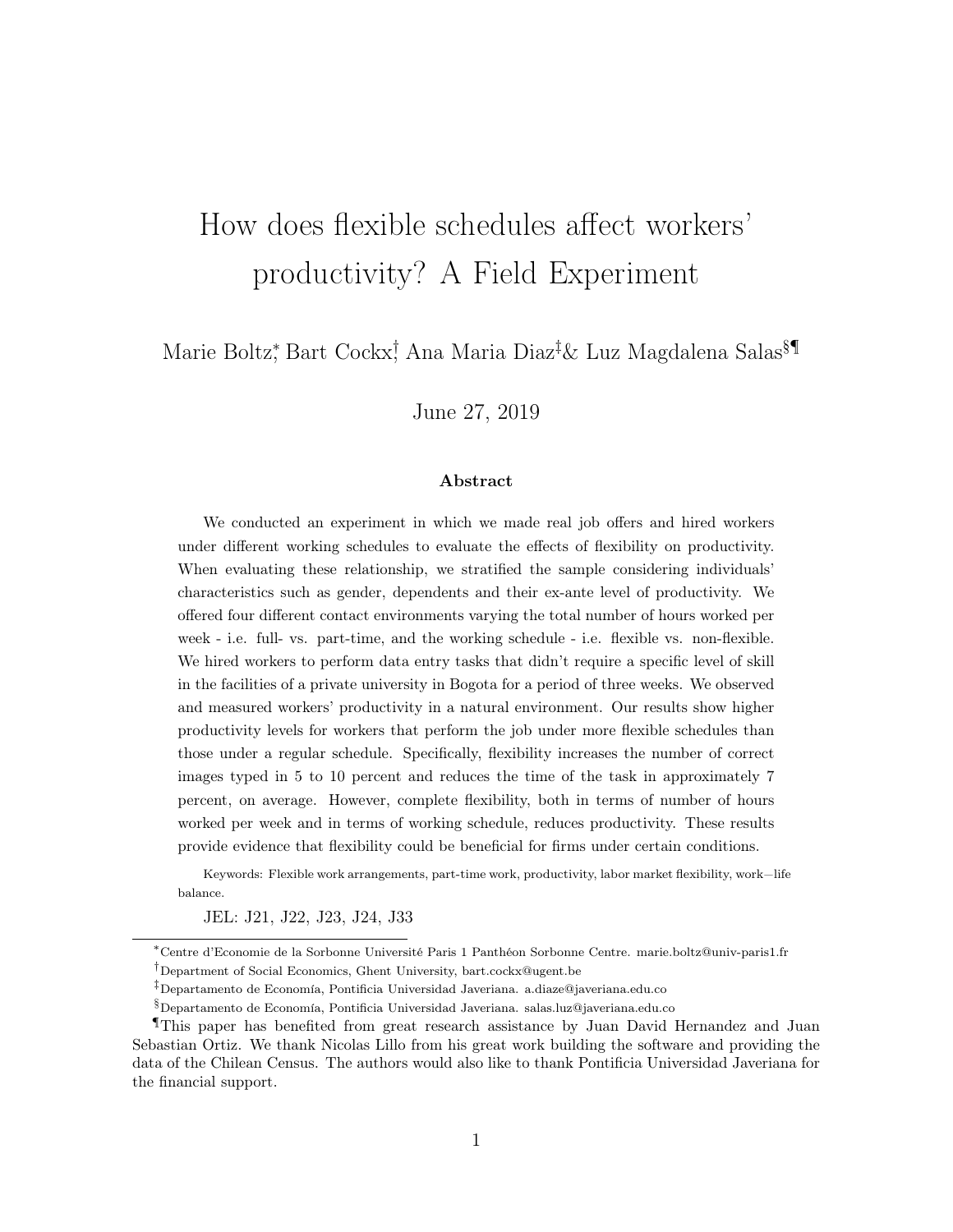### 1 Introduction

There is a recent debate in the literature about how different types of workers prefer jobs with more flexibility. Most of the studies show that workers, in particular women, demand more flexibility in order to balance their household responsibilities with their labor market participation Giannikis and Mihail (2011), Booth and Van Ours (2008) and Booth and Van Ours (2013), Bustelo et al. (2019). However, in some contexts, more flexibility could generate large hiring costs or lower income for employees, ocasionally transferred by firms. Therefore, offering flexible jobs may, under some circumstances, impose restrictions for firms. When flexibility is provided in terms of working schedule, it could raise operating costs, in particular for activities that require some level of coordination or monitoring. It is important, to determine how to compensate these additional costs generated to firms, when encouraging them to offer flexible work arrangements.

In order to explore this idea, we designed and conducted a field experiment in which we hired workers under different work alternatives, varying the level of flexibility. We posted ads for data entry workers in the main job-seekers' portals in Bogota, without mentioning the working schedule. Interested applicants had to fill out their demographic information in a resume format and had to perform a productivity test (similar to the task performed in the job offer). Then, we selected a subset of applicants and randomly offer jobs that varied in terms of hours worked per week (part-time or fulltime) and working schedule (fixed or flexible). The workers who accepted the offers typed a Chilean Agricultural Census with 350,000 images in the computer rooms at the University of Javeriana for a period of three weeks. In this paper, we evaluate changes in the level of productivity as a result of working in one of the following four schedules: (i) full-time non-flexible schedule (i.e. Monday to Friday, from 8 AM to 5 PM), (ii) part-time non-flexible (i.e. Monday to Friday from 8 AM to 12 M, for the morning shift; and 1 PM to 5 PM, for the afternoon shift); (iii) full-time flexible (i.e. 40 hours a week, the worker could choose the entry and exit time); and (iv) part-time flexible (i.e. 20 hours a week, the worker could choose the entry and exit time).

There are different types of flexibility that we observe in the labor market. To name some, a flexible job is one in which the employee can perform the job from home or remotely, or can work a different number of hours compared with the traditional sched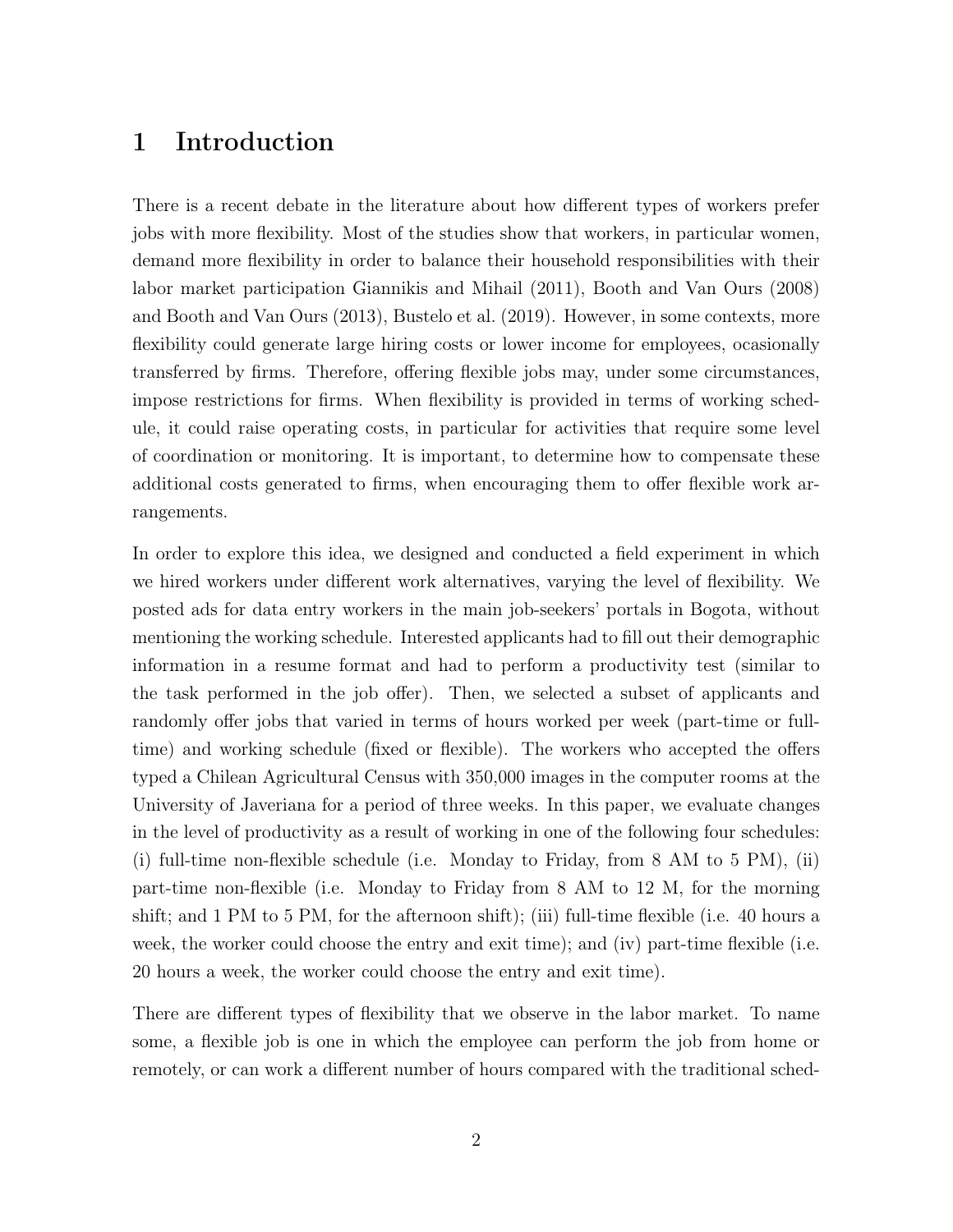ule (8-hours-a-day or 40-hours-a-week schedule), or can decide the entry and exit hours every day. All these definitions have different implications on a variety of outcomes for firms, such as hiring costs, productivity, etc.; and for for the employers in terms of the level of effort in their activities, satisfaction, commitment with the employer, among others. For example, Kelliher and Anderson (2010) study the implications of providing flexibility in terms of number of hours worked and the workplace on the intensity of the work. They found that flexibility makes workers more satisfied and more commited to their employers, but they report working more intensively. In this case, the authors consider a reciprocity mechanism as the explanation of such behavior. In other words, under more flexible arrangements, workers exert more effort "in order to return the benefit to their employer".

In a similar study, Eaton (2003) explores the relationship between working remotely and the perception of commitment and the perception of productivity of workers using survey data of employees from different US firms. She defines flexibility as the workers' freedom to use flexibility policies in those firms. The study finds that access to policies that promote flexibility make employers more commited to the firm and make them feel more productive.

In these studies, the authors used survey data to understand how flexibility would affect firms' outcomes through the perception of workers. Our experimental setting allows us to observe real exerted effort of workers through different measures of productivity during their period of work. In another study, Cockx et al. (2019) analyze the first stages of the application process of workers that participate in this experiment in order to elicit preferences for flexibility through applicants' decisions, and estimate an empirical model to test if individuals with different characteristics i.e. productivity ex-ante, sort into different work arranegements.

Following a similar definition of flexibility than ours, Beckmann, Cornelissen, and Kr $A \in \mathbb{R}$ el (2017) provide a theoretical and empirical model to test the effect of selfmanaged working time on the level of effort that workers exert in their job. They discuss two potential channels through which this effect can be observed: instrinsic motivation and reciprocity of workers. Using the German Socio Economic Panel, the researchers estimate a moral-hazard model and find that self-managed working time workers perform better than those under non-flexible or non-autonomous job contracts, mainly as a result of more intrinsic motivation. The empirical analysis does not find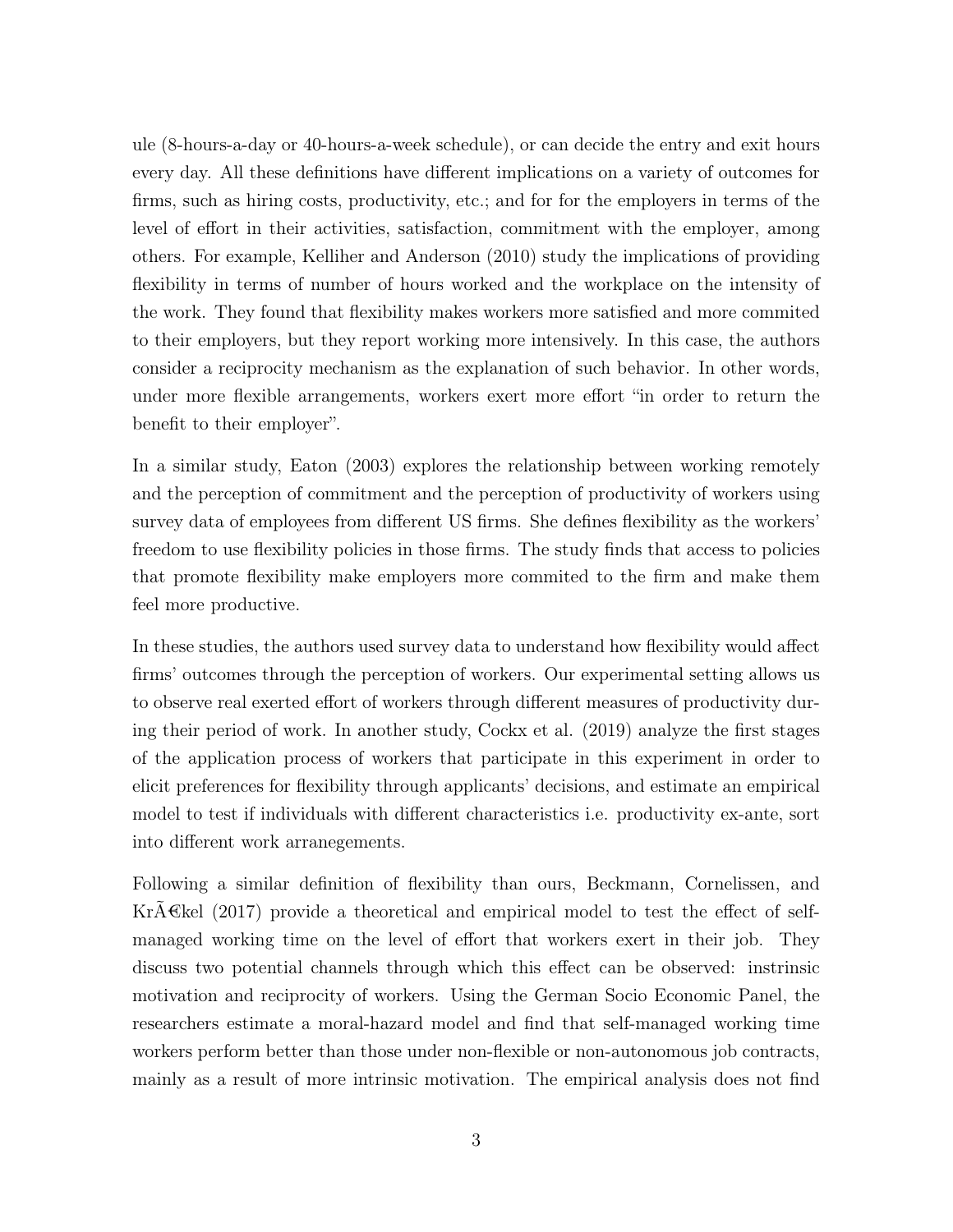reciprocity to matter in explaining such behavior. The study uses different measures of workers' productivity, such as the difference between the contractual and actual number of working hours, absenteeism and hourly wages. However, do nor observe the actual output generated by workers to the firm.

Our study contributes to the understanding of this relationship because uses real observed productivity of workers under different work arrangements, with two measures of flexibility, under a natural environment. In contrast with other studies, we recorded and informed workers about the total number of hours worked at the end of every week, therefore, we were able to control the total number of hours worked, or, at least, workers perceived some level of monitoring. We do not use information about perception of workers or employers.

In the same line with our research, two recent field experiments evaluated the effects of flexibility on workers' productivity. Bloom et al. (2014) carried out an field experiment with individuals a call-center of a travel agency in China. The employees of a call center were asked if they would be interested in working from home. Among those who answered affirmatively, the call-center randomly offered positions working from home for a 9-month period. The study finds that working from home had a positive impact on performance and increased the self-reported level of satisfaction of employees. Based on these results, the firm extended the opportunity to work from home to the rest of its employees. However, 50 percent of those who worked from home (treated) decided to go back to the office after the 9-month period and only 35 percent of individuals in the control group chose to work from home. This result suggests that some workers may be benefited from these types of work arrangements while others not. This study is similar to ours in terms of the type of activity because in both cases, the task didn't require any specific skill nor any level of monitoring or coordination. Also, productivity was measured in terms of output per time. But it differs in, at least, two ways: first, flexibility in Bloom's paper is defined by the opportunity of working from home for a self-selected group of individuals interested in that type of flexbility. Second, the salary of workers in the call-center was not fixed. It varied according to the performance of workers, which may introduce other motivations to perform well during the period of work.

Dutcher (2012) also analyzes the effect of job flexibility on productivity in a lab setting, but he compares these effects for two types of tasks: dull and creative. Flexibility is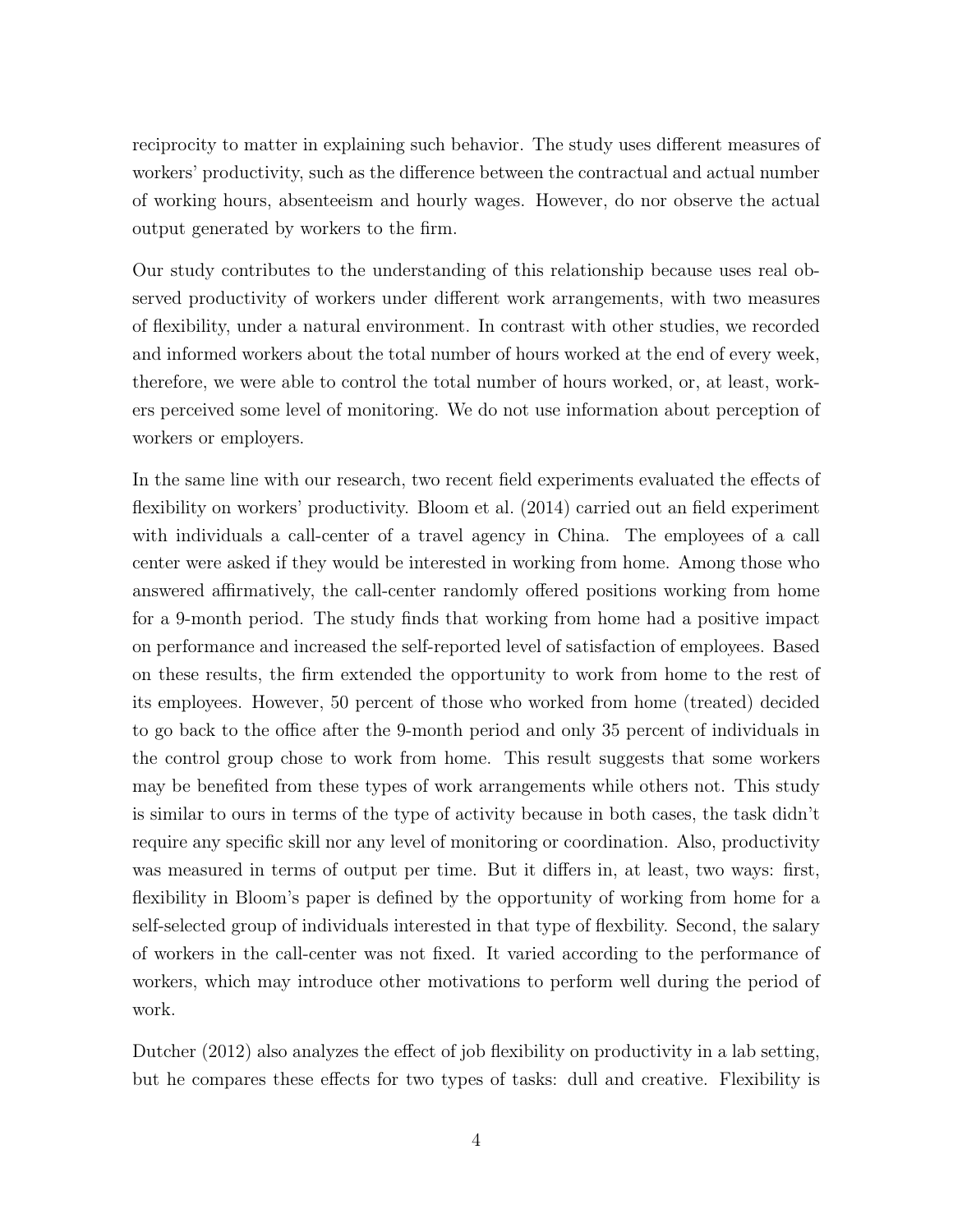defined in a context in which workers (in this case, students) are free to choose to work remotely from the lab or in the lab. The results point out gains in productivity from working remotely but only for creative tasks. The opposite is observed for routine or dull activities: firms under this working climate may be harmed when they offer the possibility of working remotely because the productivity of workers is reduced. Our experimental setting resembles the dull-task from this study, however, it is not performed by students in a lab. Instead, by data entry clerks that received a salary for doing the task. Also, the hiring process was identical to the one they should normally follow to perform that kind of work. Another strand of the literature studies the preferences of workers for flexible job alternatives (Mas and Pallais (2017), Wiswall and Zafar (2017))

We constructed a panel data with observations at the worker level per quarter of the hour per day. We carried out a fixed effects model to estimate a causal relationship between job flexibility and workers' productivity. To measure productivity, we use three measures of time spent typing each image from the census and the number of correct images typed. Our estimates correct for serial correlation in order to eliminate the individual fixed effect on productivity over time. Our findings indicate that more flexibility translates into larger productivity. Specifically, individuals under a part-time flexible contract reduce the number of seconds per image (all and correct) in 11 to 14 percent and increase the number of images typed in 8.4 percent. The performance of individuals under full-time flexible contracts the effects are more modest, but still significant, pointing out an increase of 7 to 10 percent in comparison with individuals under full-time non-flexible schedules. Finally, we didn't find any significant differences in seconds per image for those under part-time-non-flexible schedule in comparison with full-time-non-flexible, implying that the gains of flexible work arrangements are negligible when too much flexibility is provided.

In general, there is a difficulty in distinguishing the mechanisms by which flexible contracts can raise workers' productivity: it could be through sorting on ex-ante productivity, or through raising ex-post productivity. In a paper about the first stage of the application process, we found no evidence of any effect on productivity through sorting. Therefore, we are able to cleanly identify the effect of the types of contracts on ex-post productivity.

According to the literature, reciprocity, commitment to the firm or intrinsic motivation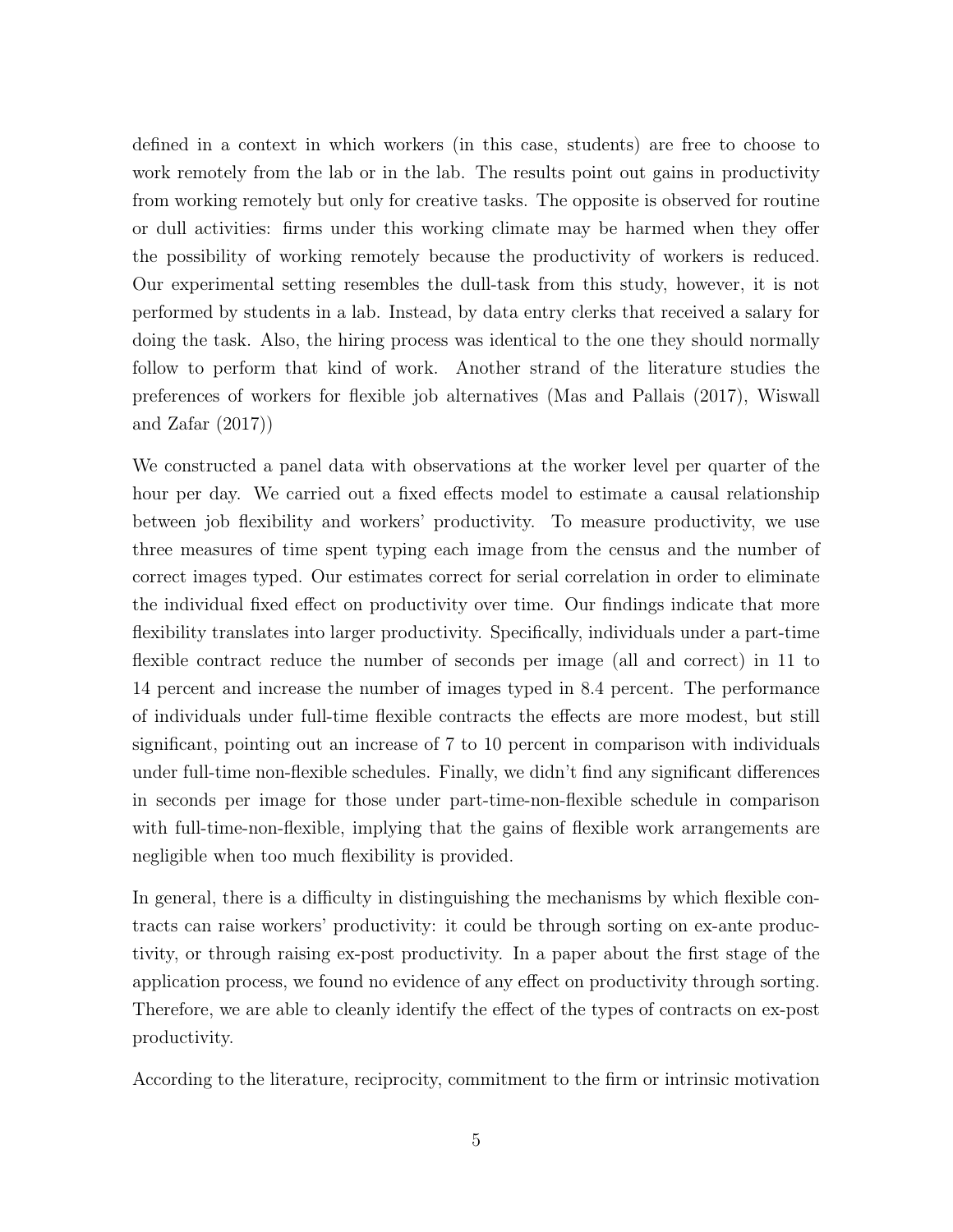could be causing these differences in the effort exerted by workers. Our experimental setting does not allow us to explore these mechanisms separately. Our results therefore suggest that flexibility in terms of time and schedule raises productivity. One possible explanations for this result is that workers' autonomy to choose the number of hours enhance the intrinsic motivation of individuals because they feel less forced to work. Or, workers may also choose to take longer breaks while working which may raise the average productivity while at work. We can unambiguously conclude that full-time flexible work raises productivity. However, there could be more trade offs for part-time jobs and even an unambiguous negative effect on productivity if part-time is combined working time flexibility.

The remainder of the paper is organized as follows: In section 2, we describe the experimental design in more detail. Section 3 describes the data and discuss some descriptive statistics, section 4 presents the empirical model and results of the estimations, and section 5 concludes.

#### 2 Experimental Design

#### 2.1 Assignment to contract environments

We placed real job advertisements for data entry clerks in different job-posting web pages in Bogota. We selected a fraction of applicants to offer real and meaningful employment for a task that didn't require a specific level of education nor a specialized skill, and varied the contract offered in terms of number of hours (part or full time) and working schedule (flexible or non flexible). We hired a sample of 40 workers that accepted our offers in four different contract environments and measured productivity of each worker during a period of three weeks. We define four treatment groups according to the contract environment offered, as follows:

- 1. Full time, non-flexible: Monday to Friday from 8 AM to 5 PM (40 hours a week).
- 2. Part time, non-flexible: Monday to Friday from 8 AM to 12 M (morning shift, 20 hours a week); or Monday to Friday from 1 PM to 5 PM (afternoon shift, 20 hours a week).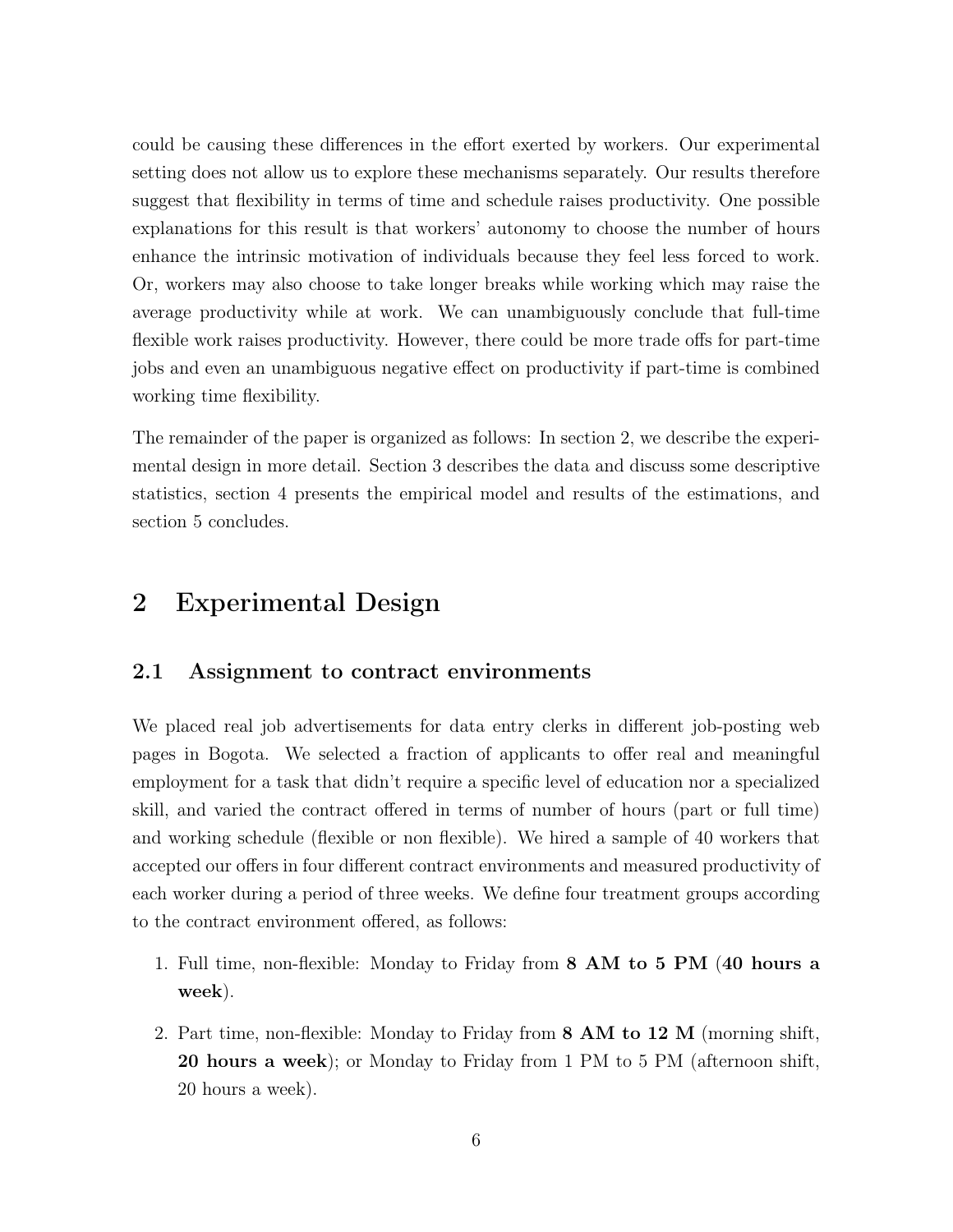- 3. Full time, flexible: Work 40 hours a week and the worker arranges the working schedule with her supervisor, according to worker's availability. However, they could work Monday to Friday in a time frame from 8 AM to 8 PM from only.
- 4. Part time, flexible: Work 20 hours a week and the worker arranges the working schedule with her supervisor, according to worker's availability. However, they could work Monday to Friday in a time frame from 8 AM to 8 PM from only.

Our experimental setting does not include flexibility as an alternative to work remotely or from home. We stratified the assignment to the treatment groups according to characteristics of the applicant such as gender, if the applicant had dependents and an ex-ante level of productivity that we measured during the application process. Although we offered an equivalent number of positions for each treatment group, we were unable to hire a proportional number of individuals in each contract environment. For our analysis, we have information from a self-selected sample of individuals that accepted our job offers. In another paper, Cockx et al (2019) evaluated the existence of selection or sorting of job applicants into different contract schedules. The study provides evidence of sorting by analyzing the probability of continuing in the application process conditional on a given work arranegement offered.

1 shows the distribution of individuals that were actually hired to perform the data entry tasks for the experiment. We made offers to an equivalent number of individuals per stratification cell; however, not all applicants that were offered a position accepted the job. Whenever an applicant rejected our offer, we chose another applicant from the same stratification cell. We repeated this process until administrative office of the University allowed us to collect all the required documentation to sign the contracts.

|                        | N  | $\%$   |
|------------------------|----|--------|
| Full-Time Non-Flexible | 13 | 32.5   |
| Part-Time Non-Flexible | 8  | 20.0   |
| Full-Time Flexible     | 11 | 27.5   |
| Part-Time Flexible     | 8  | 20.0   |
| Total                  | 40 | 100.00 |

Table 1: Sample by Treatment Group

We randomly offered real and meaningful work to 79 applicants and 40 were hired. However, 3 never showed up to work and 5 resigned before completing the three-week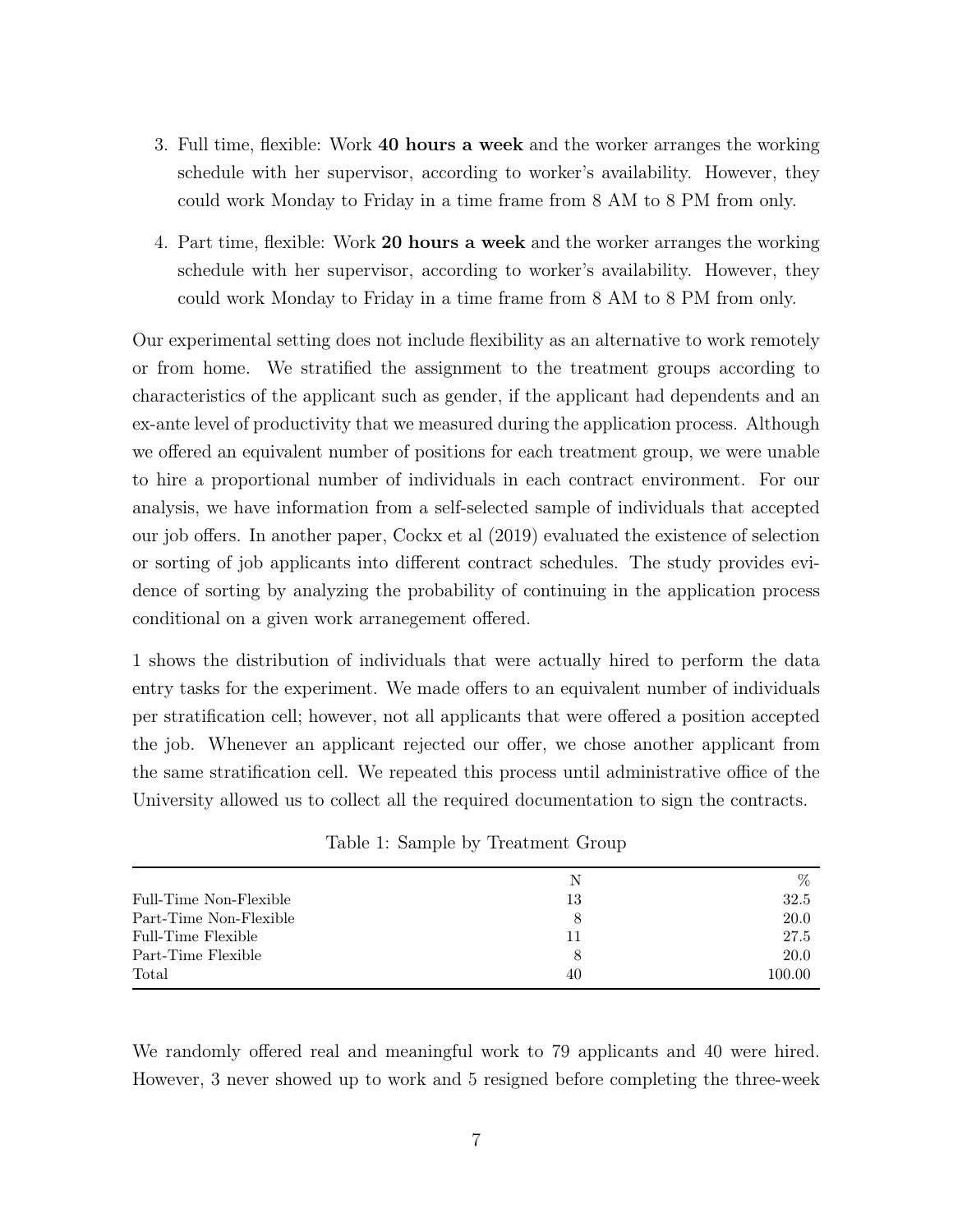period of work. For that reason, we use the information of the 32 workers that finished the tasks. Contracts were exactly the same for all individuals in the different treatments' groups, the only difference being the payment for part time and full time workers.<sup>1</sup>

#### 2.2 Performing the job

The workers were hired to perform a data entry task in the computer labs at the University of Javeriana. We assigned one separate lab to each treatment group, located in different buildings within the university to reduce the risk of communication between individuals from different tratment groups. We hired 8 undergraduate students, that monitored each computer lab for the entire experiment. Monitors were randomly assigned to one of the 4 rooms in 2 shifts (morning from 8 AM to 2 PM, and afternoon from 2 PM to 8 PM). Monitors were present at the computer lab all the time and had to register any activity that happened inside the computer rooms in a Qualtrics survey format during their shifts, such as phone calls, interactions among participants and between participants and monitors, and other types of activities that could have affected workers' productivity. They were also asked to report the start and finish time for each worker every day of work, and to assist them with any technical difficulty they might have faced during the period of the study. Additionally, they had to verify that the computer labs were open on time each day and they couldn't leave the rooms until everyone had left.

Each worker was assigned an ID code to with a user name and password to log into the software created to perform the data entry process. The software displayed the image in a dialog (chart or typing space), recorded the answer, the time spent in each image, the breaks or pauses and the time at which the data clerk finished her tasks for the day. This software was created in Python and depicted images with numbers from a Chilean Agrarian Census, with 350.000 images.<sup>2</sup>

Each image was randomly assigned to nine workers to control for the quality of the typing. Every worker had the same probability of receiving each image. All the numbers or images from the Census was typed an average of 7 times. The following figure shows an example of what was displayed in the screen.

During the first day of work, our monitors instructed workers about how to use the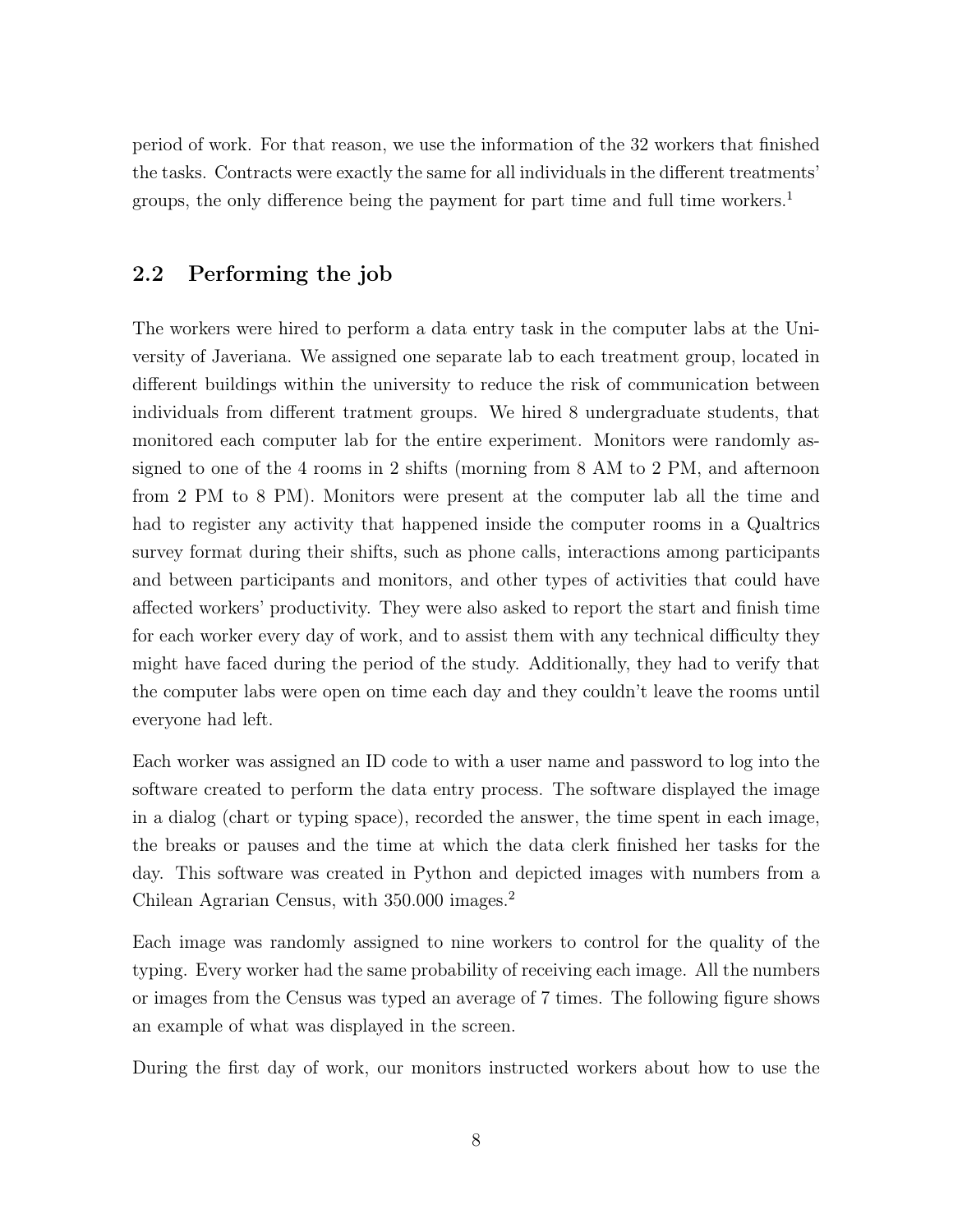



software and all the details of the shedules. After the instructions, workers had to start the data entry task for the next few days. The last three days of the experiment, workers received a second task, that consisted in typing both words and numbers from electoral results in Chile. This task was more difficult than the first task because it required more attention due to the presence of spaces, tables, non-common words, and blurriness.

We recorded and informed workers the flexible work schedules, via e-mail, the total number of hours worked at the end of every week. Consequently, we told them whether they needed to work more or less hours in the coming week in order to fulfill the contract requirements. We didn't send any similar e-mail to workers from the nonflexible treatment conditions, as their working hours were fixed and they didn't have the opportunity to compensate in case they didn't meet the total number of hours. Ideally, the same messages had to be sent to all treatments, however for non-flexible employment shedules it does not make sense and would have generated suspicions from participants. In addition, sending messages for all treatments could be a treat to external validity.

### 3 Data and descriptive statistics

We observed and used different measures of productivity for the sample of workers who performed the data entry task during three weeks. Our measures of productivity are observed in a natural environment for 32 workers. However, we use information in blocks of 15 minutes (every quarter of the hour ) for each individual every day of work. Thus, we constructed an unbalanced panel of 32 individuals over time for a total sample of 8,981 observations. Our outcome variables are: the number of seconds that each worker spends typing each image, the number of images that are correctly typed, and the number of seconds per image that is correctly typed. We also constructed a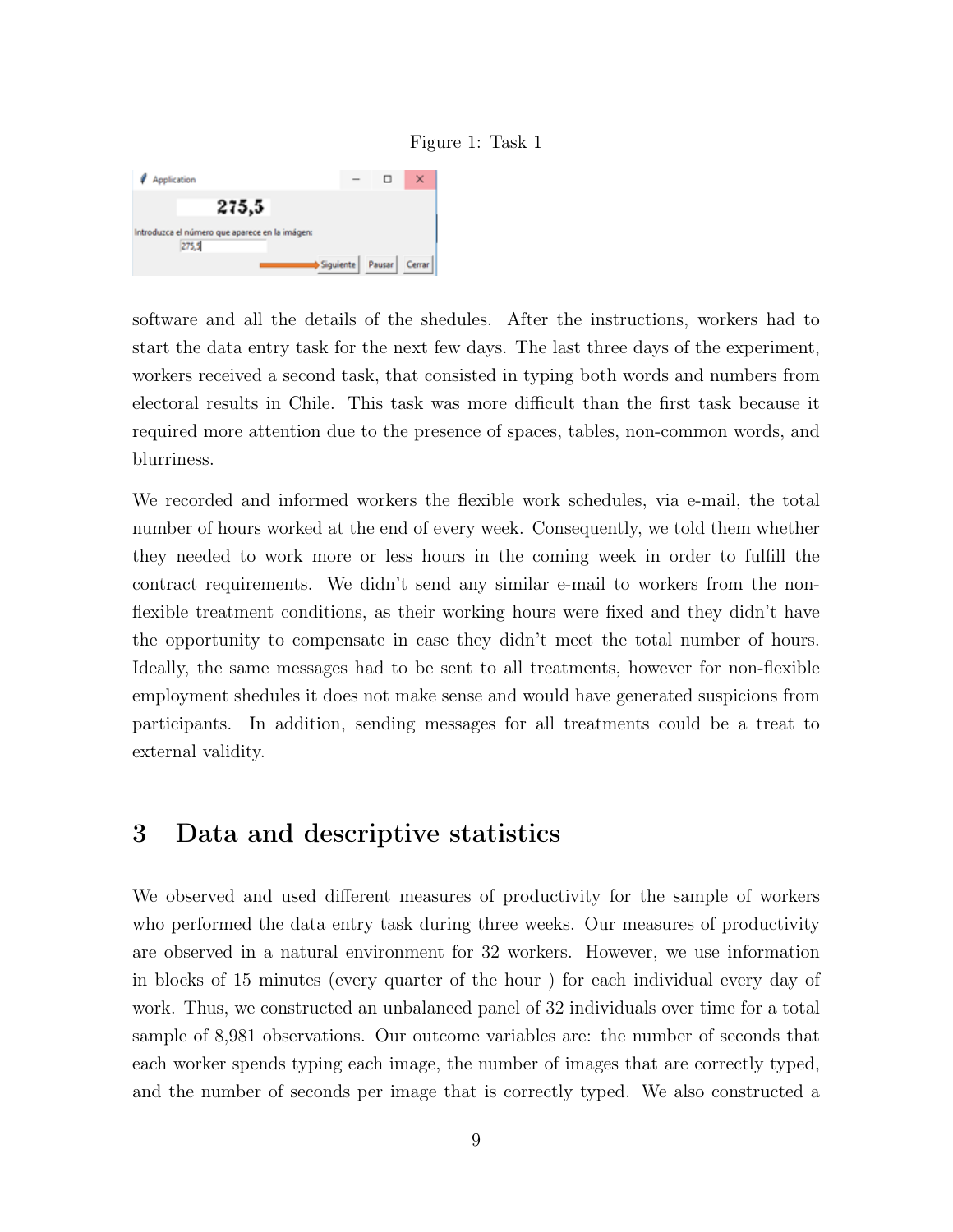measure of overall performance as the standard deviation of the variable seconds per correct image.

For the purpose of the analysis, we compared observable characteristics of workers including gender, if the worker has dependents, age, level of education, years of experience, marital status and different measures of ex-ante productivity, for individuals in the part-time non-flexible, full-time non-flexible, part-time flexible and full-time nonflexible contracts. In order to compare two different measures of flexibility, we aggregated the observations from treatments 2 and 4 to construct a measure for part-time work and treatments 1 and 3 to measure full-time work. This variable allows us to measure flexibility in terms of number of hours worked by individuals. 2 compares a set of observable characteristics for individuals that performed the job under part-time vs. full-time contract schedules. Although we offered an equivalent number of jobs to individuals in each job contract, not all of them accepted the job. For that reason, we have a sample of 40 workers that were actually hired.

The distribution of hired workers is not balanced across part-time and full-time groups. However, their observable characteristics are statistically the same: more than a half are women, 25 percent have dependents (both children under 5 or other family member that requires permanent care), are around 30 years of age, have between 5 and 6.8 years of work experience and almost 80 percent are single. In terms of education, most workers reached at least a vocational level. The last set of characteristics measure workers' ex-ante level of productivity, recorded during their application process. For all the set of variables we find no differences among part-time and full-time workers.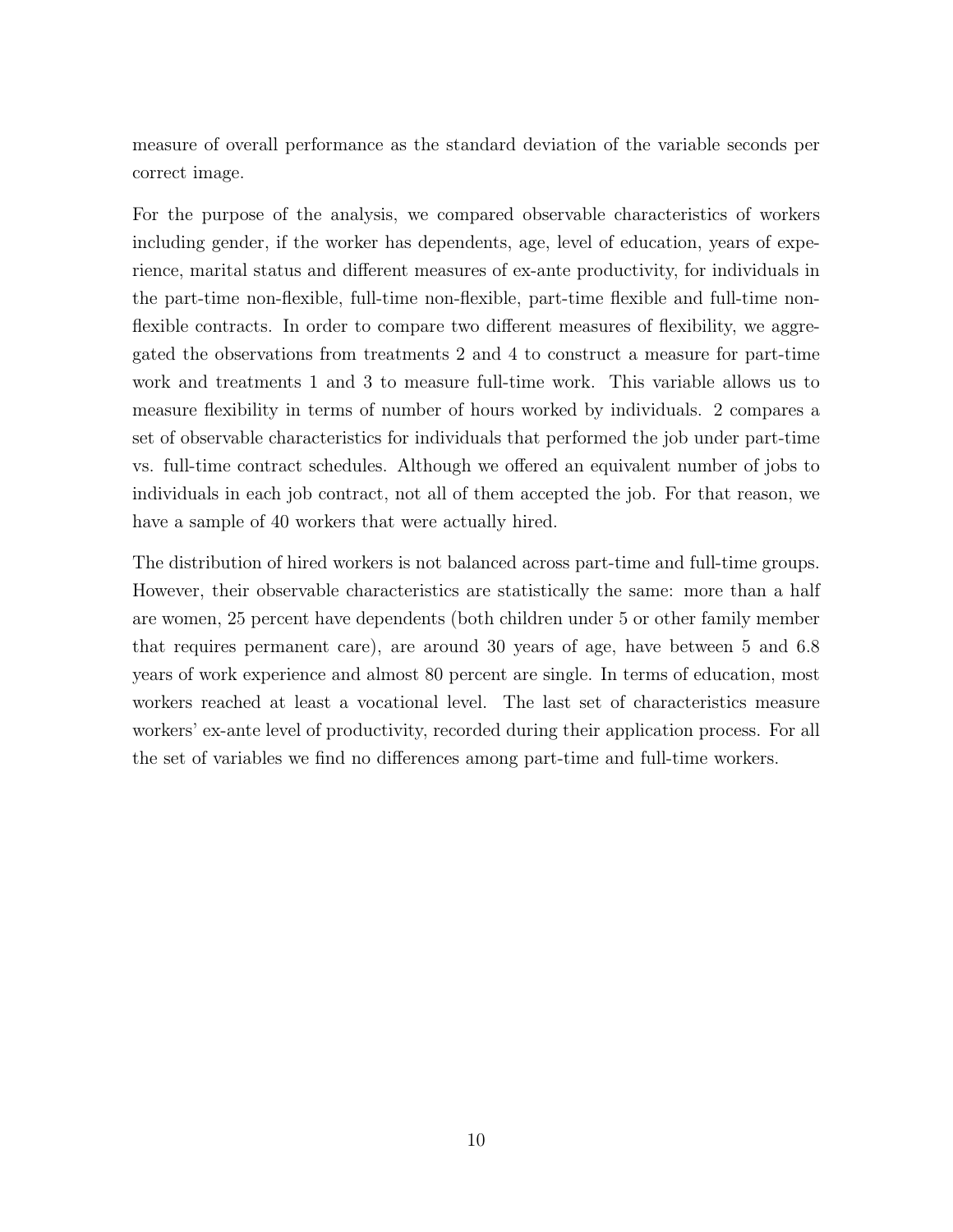|                                  | $\boldsymbol{0}$ | $\mathbf{1}$ | Diff     | Pvalue | N1 | N2 |
|----------------------------------|------------------|--------------|----------|--------|----|----|
| Gender (0 male, 1 female)        | .58              | .69          | $-.10$   | .51    | 24 | 16 |
| Dependents                       | .25              | .25          | .00      | 1.00   | 24 | 16 |
| <b>High Productivity</b>         | .23              | .13          | .10      | .42    | 22 | 16 |
| Dummy Children                   | .29              | .25          | .04      | .78    | 24 | 16 |
| Age                              | 32.04            | 30.00        | 2.04     | .46    | 24 | 16 |
| Years of experience              | 6.76             | 5.13         | 1.63     | .46    | 21 | 15 |
| Educ: Graduate                   | .04              | .00          | .04      | .33    | 24 | 16 |
| Educ: Undergraduate              | .29              | .31          | $-.02$   | .89    | 24 | 16 |
| Educ: Vocational                 | .46              | $.38\,$      | .08      | .61    | 24 | 16 |
| Single                           | .79              | .81          | $-.02$   | .88    | 24 | 16 |
| Number of correct answers - Test | 10.92            | 10.69        | .23      | .82    | 24 | 16 |
| $\mathbf{1}$                     |                  |              |          |        |    |    |
| Number of correct answers - Test | 6.29             | 6.13         | .17      | .81    | 24 | 16 |
| $\overline{2}$                   |                  |              |          |        |    |    |
| Percentage of correct answers -  | .78              | .76          | .02      | .82    | 24 | 16 |
| Test 1                           |                  |              |          |        |    |    |
| Percentage of correct answers -  | .63              | .61          | .02      | .81    | 24 | 16 |
| Test 2                           |                  |              |          |        |    |    |
| Test 3 Correct                   | .68              | .69          | $-.01$   | .97    | 22 | 16 |
| Test 1 Time                      | 139.23           | 134.91       | 4.32     | .80    | 24 | 16 |
| Test 2 Time                      | 142.30           | 139.67       | 2.63     | .94    | 24 | 16 |
| Test 3 Time                      | 42.43            | 61.40        | $-18.96$ | .11    | 22 | 16 |
| Productivity test 1 (sd)         | $-.07$           | .09          | $-.16$   | .62    | 24 | 16 |
| Productivity test 2 (sd)         | .09              | $-.02$       | .11      | .73    | 24 | 16 |
| Productivity test 3 (sd)         | $-.13$           | $-.33$       | .20      | .50    | 22 | 16 |

| Table 2: Mean Difference of Observables, Part-Time $(1)$ vs. Full-Time $(0)$ |  |  |  |  |  |
|------------------------------------------------------------------------------|--|--|--|--|--|
|------------------------------------------------------------------------------|--|--|--|--|--|

Second, we constructed another measure of flexibility in terms of working schedule. As mentioned in the job offer, workers were able to decide the start time and end time of work every day within a 12-hour frame. They were instructed to work either 20, for part-time, or 40 hours a week, for full-time schedules, but could choose their working schedule. 3 shows the mean differences of the observable characteristics for individuals in the two groups, flexible vs. non-flexible schedule. The comparisons show nos statistical differences for most variables. However, there is a difference in the workers that report having children, and those with completed undergraduate and vocational education. In paprticular, 42 percent of workers in the flexible work arrangement have children, while only 14 percent in the non-flexible. Also, a larger perceentage of workers in the non-flexible work schedule completed undergradate education, while in the nonflexible, the vocational education is more frequent. All the characteristics that measure productivity ex-ante are balance statistically.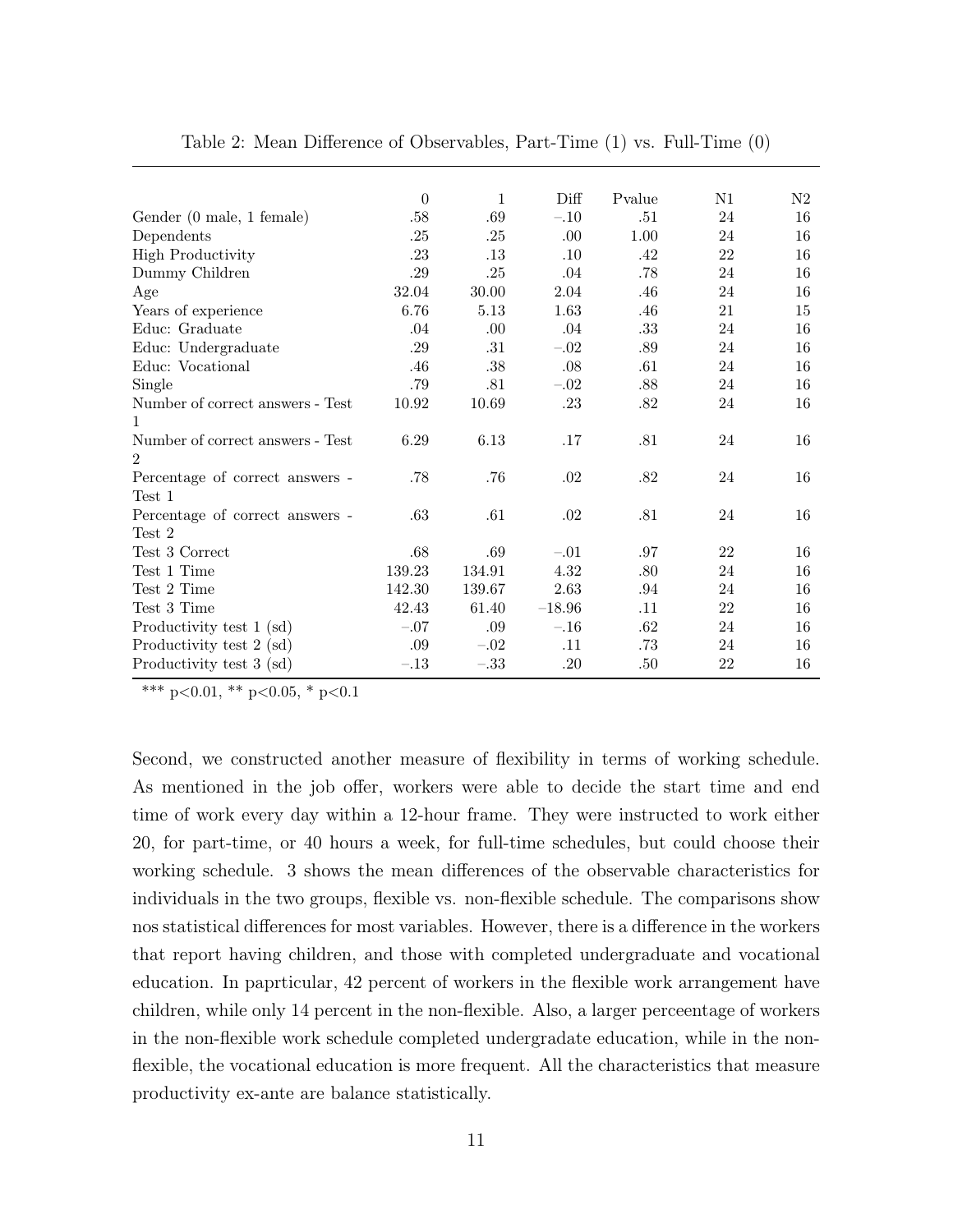|                                  | $\boldsymbol{0}$ | $1\,$   | Diff     | Pvalue  | N1 | N2 |
|----------------------------------|------------------|---------|----------|---------|----|----|
| Gender (0 male, 1 female)        | .67              | $.58\,$ | .09      | .58     | 21 | 19 |
| Dependents                       | .24              | .26     | $-.03$   | .86     | 21 | 19 |
| <b>High Productivity</b>         | .20              | .17     | .03      | .80     | 20 | 18 |
| Dummy Children                   | .14              | .42     | $-.28*$  | .06     | 21 | 19 |
| Age                              | 31.86            | 30.53   | 1.33     | $.63\,$ | 21 | 19 |
| Years of experience              | 5.39             | 6.78    | $-1.39$  | .56     | 18 | 18 |
| Educ: Graduate                   | .05              | .00     | .05      | $.33\,$ | 21 | 19 |
| Educ: Undergraduate              | .43              | .16     | $.27*$   | .06     | 21 | 19 |
| Educ: Vocational                 | .24              | $.63\,$ | $-.39**$ | .01     | 21 | 19 |
| Single                           | $.86$            | .74     | .12      | .36     | 21 | 19 |
| Number of correct answers - Test | 10.81            | 10.84   | $-.03$   | .97     | 21 | 19 |
| $\mathbf{1}$                     |                  |         |          |         |    |    |
| Number of correct answers - Test | 6.48             | 5.95    | .53      | .45     | 21 | 19 |
| $\overline{2}$                   |                  |         |          |         |    |    |
| Percentage of correct answers -  | .77              | .77     | $-.00$   | .97     | 21 | 19 |
| Test 1                           |                  |         |          |         |    |    |
| Percentage of correct answers -  | .65              | .59     | .05      | .45     | 21 | 19 |
| Test 2                           |                  |         |          |         |    |    |
| Test 3 Correct                   | .70              | .67     | .03      | .83     | 20 | 18 |
| Test 1 Time                      | 143.03           | 131.40  | 11.63    | .48     | 21 | 19 |
| Test 2 Time                      | 136.79           | 146.17  | $-9.39$  | .78     | 21 | 19 |
| Test 3 Time                      | 42.87            | 58.80   | $-15.93$ | .16     | 20 | 18 |
| Productivity test 1 (sd)         | $-.12$           | .11     | $-.23$   | .44     | 21 | 19 |
| Productivity test 2 (sd)         | .06              | .02     | .04      | .91     | 21 | 19 |
| Productivity test 3 (sd)         | $-.10$           | $-.35$  | .25      | .40     | 20 | 18 |

| Table 3: Mean Difference of Observables, Flexible (1) vs. Non-Flexible (0) |  |  |  |  |
|----------------------------------------------------------------------------|--|--|--|--|
|----------------------------------------------------------------------------|--|--|--|--|

For the purpose of our analysis, we used four measures of productivity: the number of seconds per image typed, the number of seconds per correct image typed, an overall measure of performance and the natural log of the number of correct answers. The overall performance is the standardized measured of seconds per correct image typed of each individual. 4 presents the mean differences of the outcome variables for individuals comparing part- vs. full-time, and flexible vs. non-flexible contract environments. The comparisons show that individuals in part-time and flexible work arrangements spend less seconds typing correct images relative to individuals under full-time and non-flexible contracts. Also, the number of correct images typed is larger for individuals under both types of flexibility. The means are statistically different from zero for almost all measures of productivity.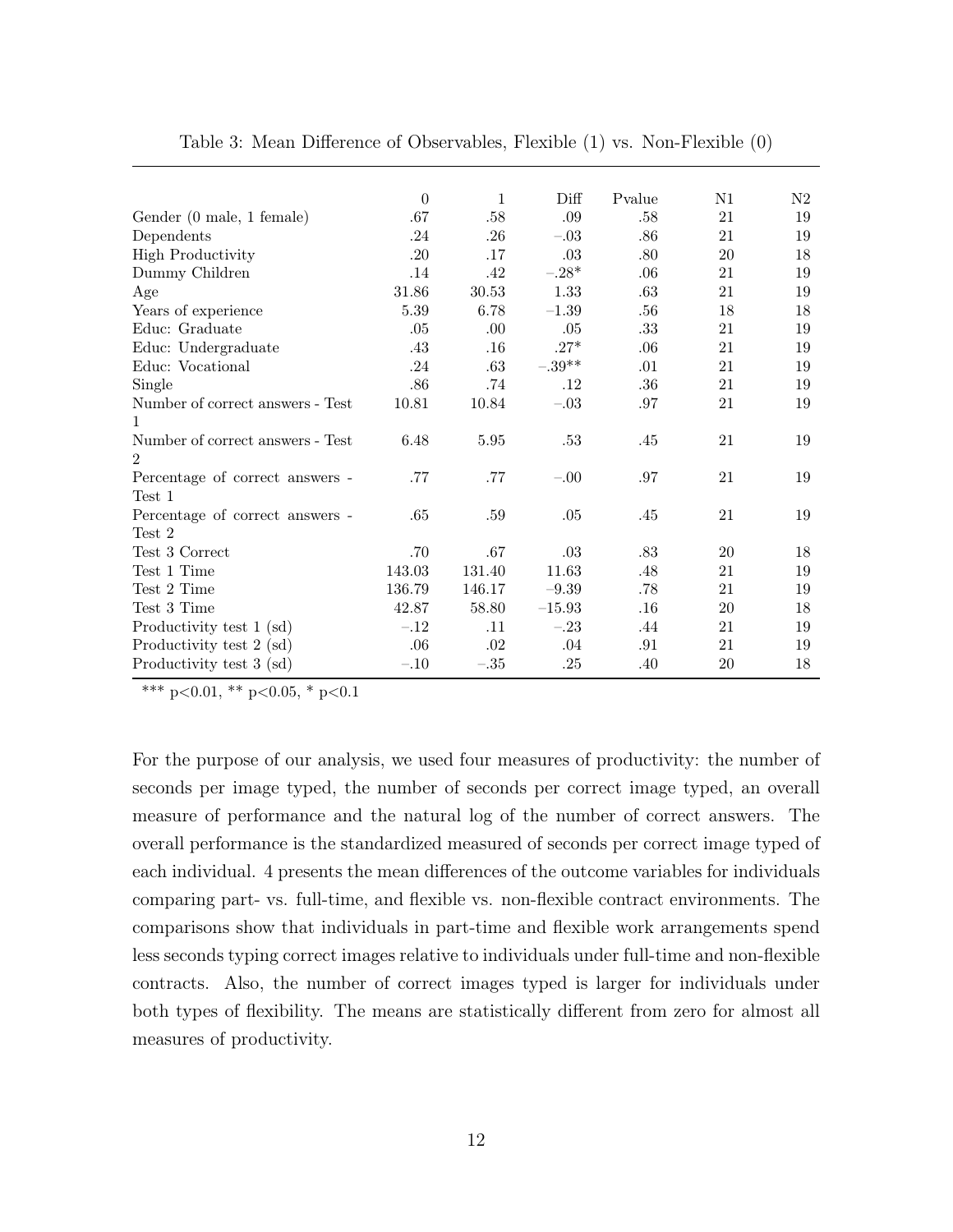|                      | Part-<br>Time vs |        |           |        |      |      |
|----------------------|------------------|--------|-----------|--------|------|------|
|                      | Full-<br>Time    |        |           |        |      |      |
|                      | $\theta$         | 1      | Diff      | Pvalue | N1   | N2   |
| Seconds              | 3.02             | 2.97   | .06       | .48    | 6706 | 2275 |
| Seconds Correct      | 3.00             | 2.87   | $.13**$   | .04    | 6703 | 2273 |
| Overall Performance  | .01              | $-.04$ | $.05***$  | .04    | 6703 | 2273 |
| Correct Answers (ln) | 5.36             | 5.41   | $-.04*$   | .07    | 6710 | 2275 |
|                      | Flex vs          |        |           |        |      |      |
|                      | Non              |        |           |        |      |      |
|                      | Flex             |        |           |        |      |      |
|                      | $\theta$         | 1      | Diff      | Pvalue | N1   | N2   |
| Seconds              | 3.19             | 2.80   | $.39***$  | .00.   | 4843 | 4138 |
| Seconds Correct      | 3.14             | 2.75   | $.39***$  | .00.   | 4840 | 4136 |
| Overall Performance  | .07              | $-.08$ | $.15***$  | .00.   | 4840 | 4136 |
| Correct Answers (ln) | 5.25             | 5.51   | $-.26***$ | .00.   | 4845 | 4140 |

Table 4: Mean Difference of Dependent Variables

Notes: The first panel compares the outcome variables for the treatment groups under part-time and full-time schedules,. The panel in the bottom compares the mean differences of the outcome variables for the treatment groups under the flexible and non-flexible working schedules.

#### 4 Empirical model and results

We recorded the information during the entry data tasks for three weeks of work and use different measures of productivity at the quarter of the hour level. In the section above we presented mean differences of the observable characteristics of workers and found no differences for the comparison of part-time and full-time schedules. However, for the flexible and non-flexible work arrangements there are differences in the number of workers that have children and their level of education. We will include these differences when estimating the effects of flexible contracts on productivity of workers.

We estimated a dynamic data panel model represented in the following equation:

$$
Y_{it} = \beta_1 + \beta_2 T_2 + \beta_3 T_3 + \beta_4 T_4 + \delta X_{it} + \lambda_t + \epsilon_{it}
$$

with  $i = 1,...N$  and  $t = 1,...T$ . Our unit of time is quarter of the hour from 8 AM to 8 PM for 13 days. $Y_{it}$  is the dependent variable that captures different measures of productivity on-the-job,  $T_2$  is a dummy that measures if individual i worked in part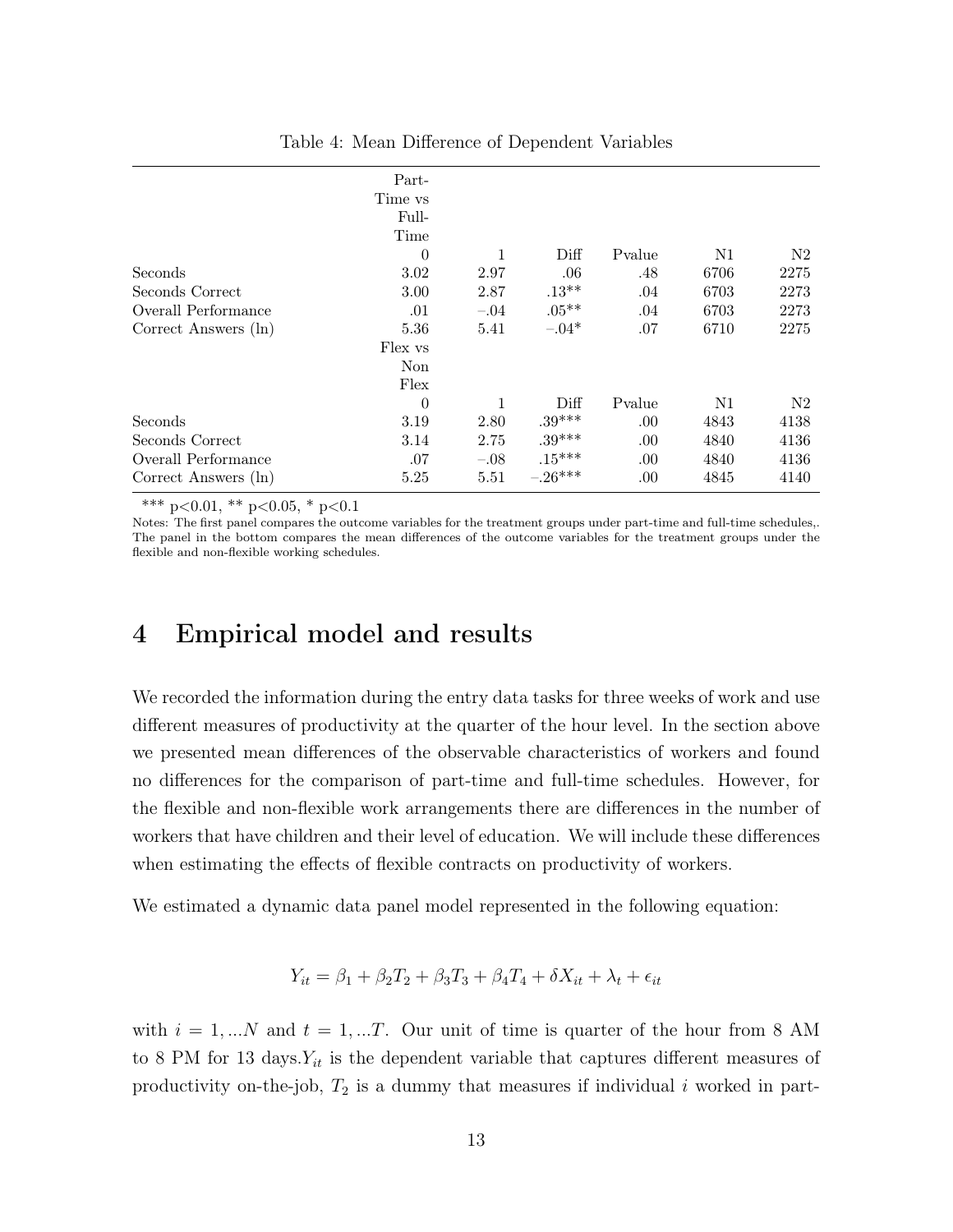time non-flexible schedule,  $T_3$  is a dummy that measures if individual i worked in full-time flexible schedule,  $T_4$  is a dummy that measures if individual i worked in parttime flexible schedule is the treatment group,  $\lambda_t$  measures time fixed effects.  $\epsilon_{it}$  is the disturbance term with  $\epsilon_{it} = u_i + v_{it}$ , where  $u_i \sim IID(0, \sigma_u^2)$  and  $v_{it} \sim IID(0, \sigma_v^2)$ .  $X_{it}$ is the set of controls such as the stratification variables (gender, dependents and the exante level of productivity) and other observable characteristics (age, years of experience, level of education and marital status) that could affect the observed productivity of workers.

The performance of workers during their tasks could be correlated over time, therefore  $\epsilon_{it}$  suffers from serial correlation. Given that N is small and T is large, we correct the possible serial correlation by estimating a fixed effects model with a lagged dependent variable as follows:

$$
Y_{it} = \alpha_0 + \alpha_1 Y_{it-1} + \alpha_2 T_2 + \alpha_3 T_3 + \alpha_4 T_4 + \delta X_{it} + \lambda_t + \mu_{it}
$$

were  $Y_{it-1}$  is the observed level of productivity in the period  $t-1$  and  $\mu_{it}$  is the disturbance term.

5 presents the results of regressing the outcome variables on the lagged dependent variable, the treatment dummies and all other controls. By including a lag, we get rid of individual specific effects. We find that all lagged variables are statistically significant in each specification, confirming the strong correlation of the dependent variables over time. The first column shows the treatment effects on the number of seconds that a worker spends typing an image. We find that workers in the full-time flexible and part-time flexible schedules spend less minutes than under full-time no flexible schedule. In particular, 7.7 and 11.4 percent less, respectively. Similarily, the direction and significance of the effects hold for the number of seconds spend in each correct image abd the overall performance of the workers (see columns 2 and 3). The last column shows that individuals in treatment groups with any type of flexibility are more efficient that those in the full-time non-flexible schedule. They type more correct images on average than the reference group. Other regressors such as if workers have dependents, the level of education, productivity ex-ante and gender are statistically significant in explaining the productivity measures.<sup>3</sup>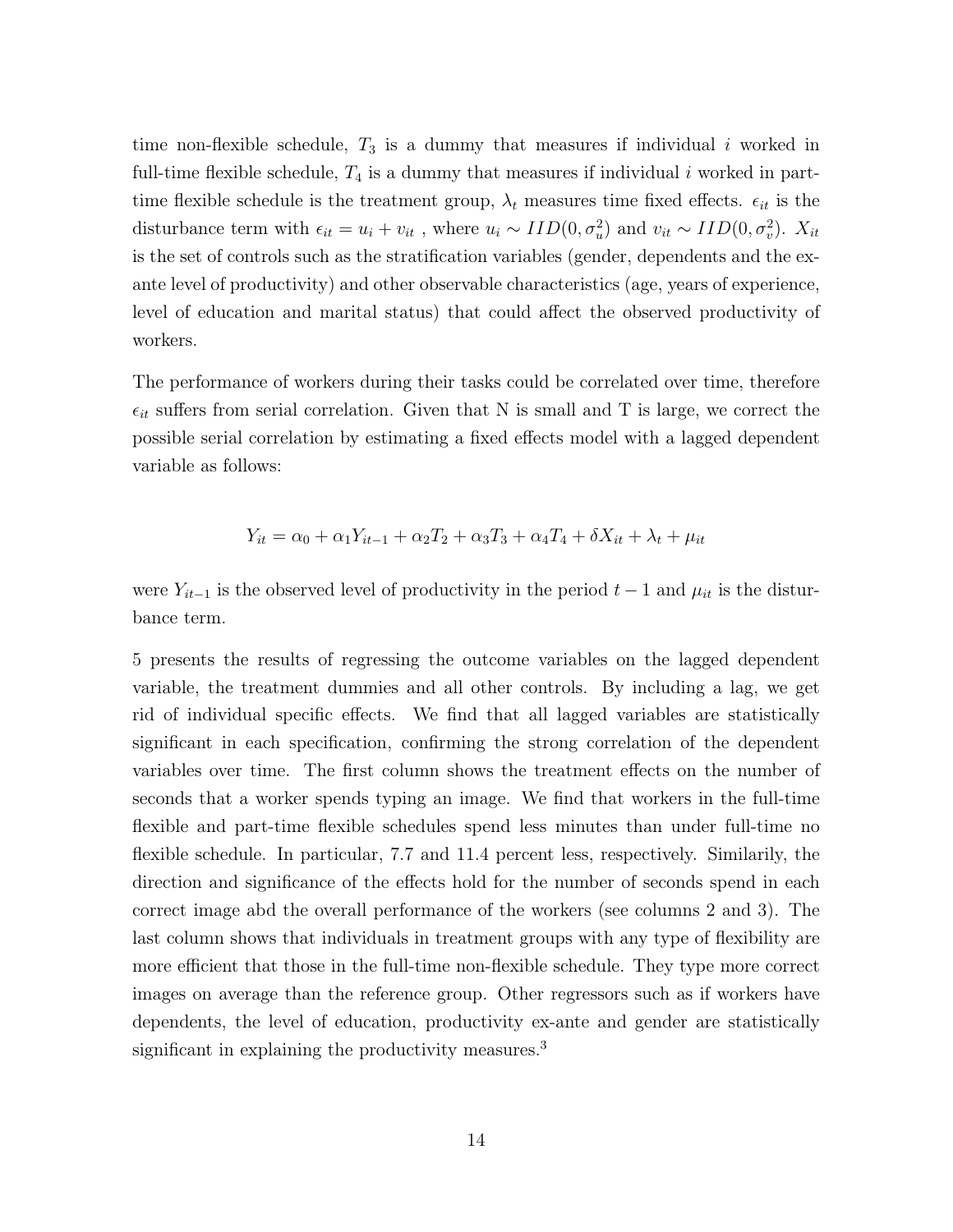|                        | Seconds    | Seconds             | Overall             | Correct $(\ln)$ |
|------------------------|------------|---------------------|---------------------|-----------------|
| L.Seconds              | $.273***$  | Correct             | Performance         |                 |
|                        | (.018)     |                     |                     |                 |
| Part-time no flex      | $-.039$    | $-.085$             | $-.034$             | $.143***$       |
|                        | (.104)     | (.097)              | (.038)              | (.034)          |
| Full-time flex         | $-.249***$ | $-.184**$           | $-.073**$           | $.376***$       |
|                        | (.082)     | (.077)              | (.030)              | (.026)          |
| Part-time flex         | $-.367***$ | $-.347***$          | $-.137***$          | $.318***$       |
| L.Seconds Correct      | (.103)     | (.096)<br>$.404***$ | (.038)              | (.033)          |
|                        |            | (.020)              |                     |                 |
| L.Overall Performance  |            |                     | $.404***$<br>(.020) |                 |
| L.Correct Answers (ln) |            |                     |                     | $.236***$       |
|                        |            |                     |                     | (.014)          |
| Constant               | $3.236***$ | $2.487***$          | $.285***$           | $3.781***$      |
|                        | (.298)     | (.279)              | (.107)              | (.116)          |
| $_{\rm F}$             | 41.2       | 58                  | 58                  | 72.3            |
| R Squared              | .354       | .32                 | .32                 | .388            |
| N                      | 7496       | 7491                | 7491                | 7499            |

Table 5: Treatment Effects on Productivity

Notes: The coefficients are the result of estimating a time effects model for different measures of productivity on its lag and treatment dummies. This estimation includes as controls the observable characteristics of individuals such as gender, level of education, age, marital status and the ex-ante level of productivity.

Next, we estimated the treatment effects including interactions of our measures of flexibility, in terms of number of hours worked and schedule. We estimated a fixed effects lagged dependent variable model for the productivity measures and find no effects of part-time nor part-time flexible for the first three outcome variables. Results are presented in 6. In this model, flexibility matters because it raises all measures of productivity. To be more precise, having the freedom to choose the entry and exit time of work reduces the time spent typing numbers and increases the total number of images typed. In fact, it reduces the number of seconds per image typed (correct or all) in around 7 percent, and increases the number of correct images in 10 percent. However, when we interact this variable with part-time job schedules, thus, providing more flexibility with the total number of hours worked per week, the coefficients for the measures of productivity in terms of time are not statistically different from zero, and the effect disappears. Moreover, the effect of the interaction on the number of images correctly typed is negative, implying that too much flexibility harms the firm by lowering the level of productivity of workers in 5.3 percent. In sum, under full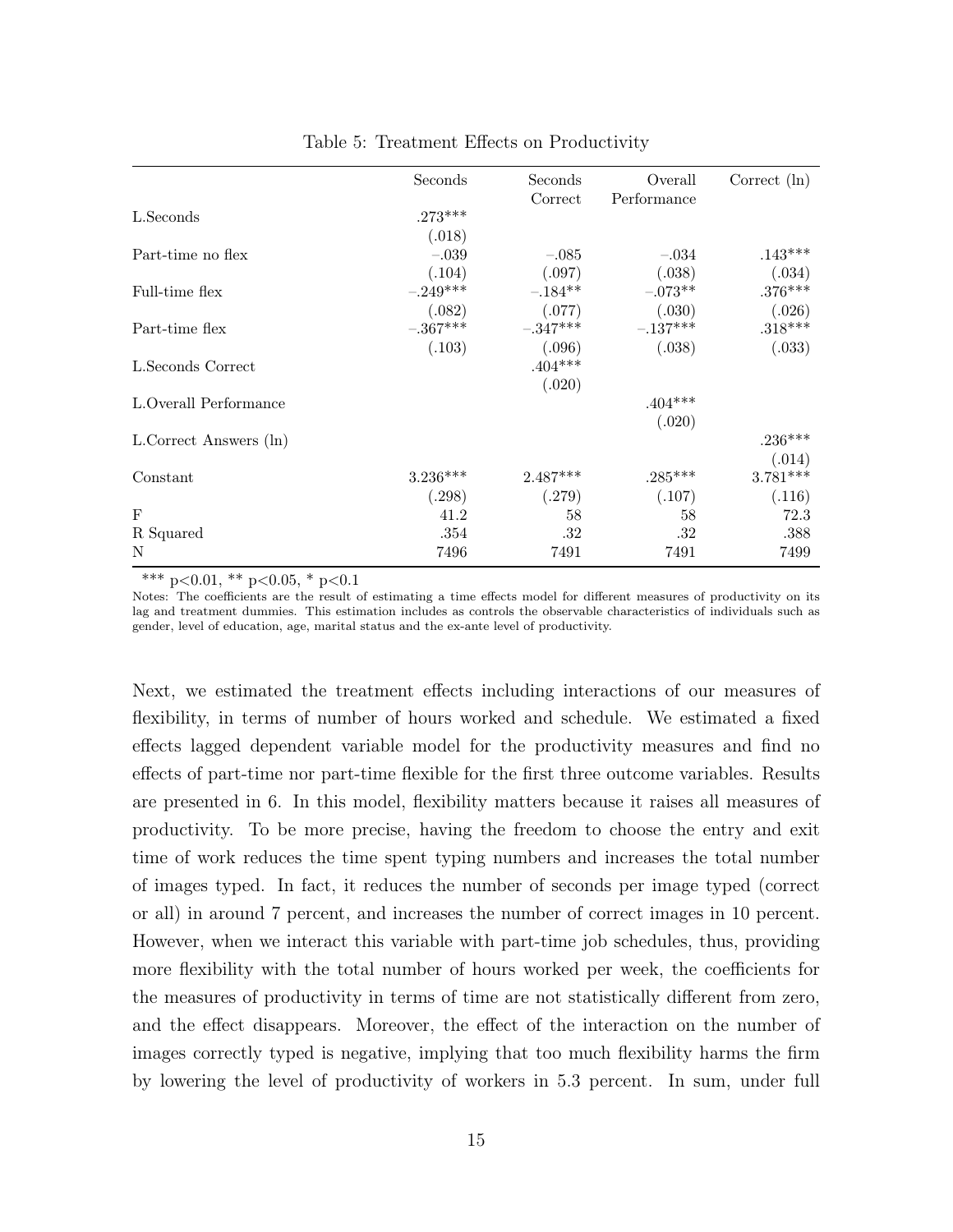flexibility (total hours and freedom to choose the working schedule), workers are less productive than workers in a more traditional working schedule. Both part-time and flexible-time schedules increase productivity in terms of number of correct entries, on their own, but the interaction is negative, suggesting that a part-time-flexible contract will be detrimental for the employer.<sup>4</sup> In other words, flexibility is beneficial up to a certain point.

|                                      | Seconds    | Seconds             | Overall     | Correct $(\ln)$ |
|--------------------------------------|------------|---------------------|-------------|-----------------|
| L.Seconds                            | $.273***$  | Correct             | Performance |                 |
|                                      | (.018)     |                     |             |                 |
| Part time $(1)$ Full Time $(0)$      | $-.039$    | $-.085$             | $-.034$     | $.143***$       |
|                                      | (.104)     | (.097)              | (.038)      | (.034)          |
| Non Flexible $(0)$ vs Flexible $(1)$ | $-.249***$ | $-.184**$           | $-.073**$   | $.376***$       |
|                                      | (.082)     | (.077)              | (.030)      | (.026)          |
| Part x Flex                          | $-.079$    | $-.078$             | $-.031$     | $-.202***$      |
| L.Seconds Correct                    | (.154)     | (.143)<br>$.404***$ | (.057)      | (.050)          |
|                                      |            | (.020)              |             |                 |
| L.Overall Performance                |            |                     | $.404***$   |                 |
|                                      |            |                     | (.020)      |                 |
| L.Correct Answers (ln)               |            |                     |             | $.236***$       |
|                                      |            |                     |             | (.014)          |
| Constant                             | $3.236***$ | $2.487***$          | $.285***$   | $3.781***$      |
|                                      | (.298)     | (.279)              | (.107)      | (.116)          |
| $\mathbf{F}$                         | 41.2       | 58                  | 58          | 72.3            |
| R Squared                            | .354       | .32                 | .32         | .388            |
| N                                    | 7496       | 7491                | 7491        | 7499            |

Table 6: Treatment Effects on Productivity with Interactions of Treatments

\*\*\* p<0.01, \*\* p<0.05, \* p<0.1

Notes: The coefficients are the result of estimating a time effects model for different measures of productivity on its lag and treatment dummies. This estimation includes as controls the observable characteristics of individuals such as gender, level of education, age, marital status and the ex-ante level of productivity.

### 5 Conclusion

We conducted a field experiment to test if working under different job schedules affect the observed level of productivity. We hired workers to perform a data entry task for a period of three weeks in computer labs at a private university in Bogota. We recruited workers under a regular application job process. We posted entry data clerk job ads in the main job-search web pages in Bogota without making any reference to the work schedule. We received over 600 applications in which individuals had to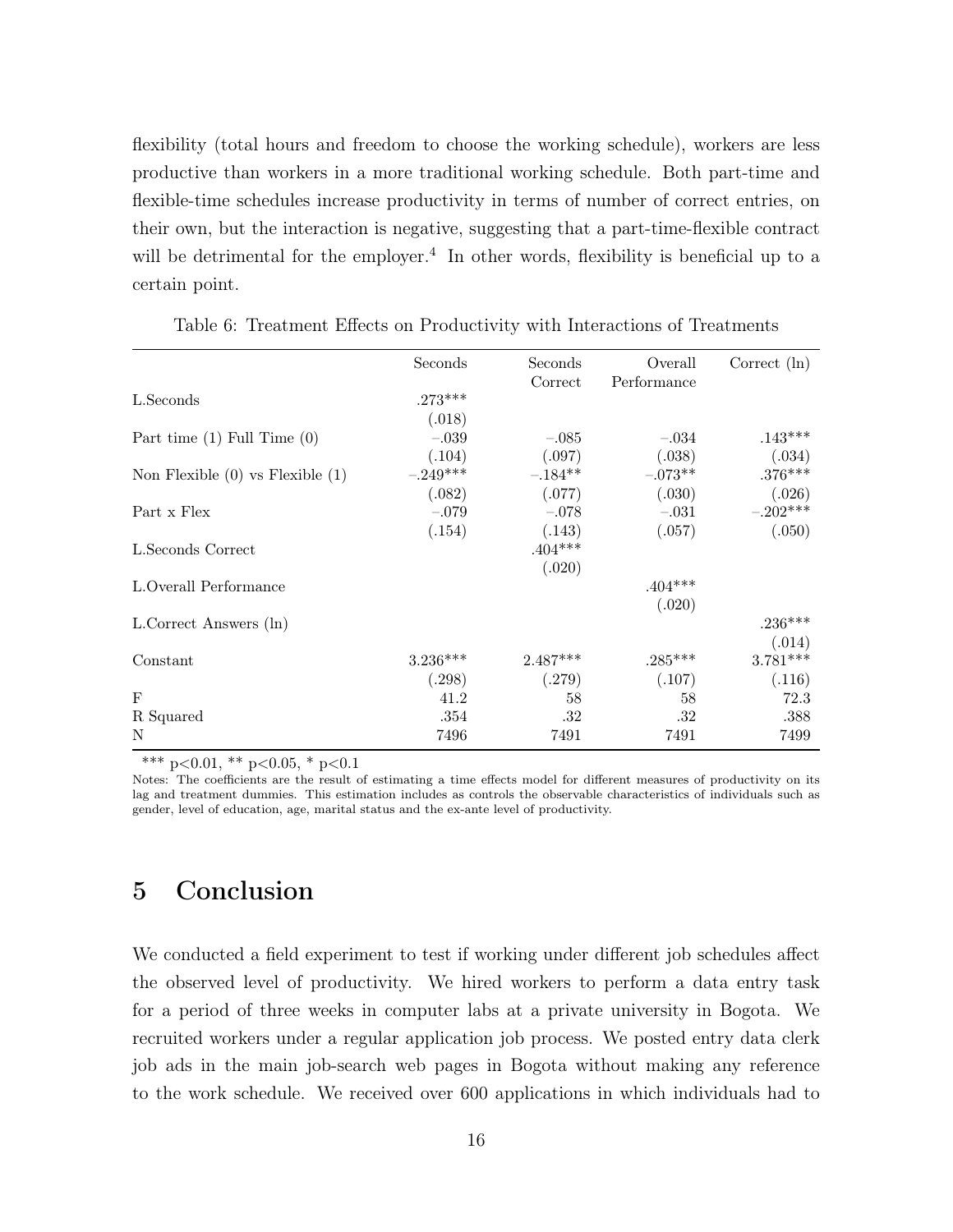complete an application format with information similar to a resume, and also had to perform a productivity test. We stratified the sample according to gender, if the applicant had dependents and the level of ex-ante productivity, and randomly offered positions under four different working schedules to 80 individuals, and 32 accepted and showed-up to work for the total period of work. We observed and measured the productivity of workers for the whole period of time and use that information to evaluate the relationship between flexibility and productivity.

Our results show that workers under flexible work arrangements exert more effort and increase the level of productivity in comparison with individuals that work under a regular schedule (full-time non-flexible). However, the level of productivity does not increase always with flexibility. Part-time workers under flexible schedules, are not statstically more productive than the regular full-time schedule. This study contributes to understanding how job flexibility affects firm's outcomes, and how workers respond to different types of contract environments, by exerting different levels of effort, controlling all other factors that may influence worker's productivity. As Eaton (2003) discusses, flexibility is constrained by the nature of the task. Therefore, flexibility cannot be a generalized practice. Many activities in the labor market with some degree of coordination, monitoring, etc., would be harmed by providing flexibility even with an increase in workers' productivity, because the gains from self-motivation, commitment or reciprocity of workers cannot compensate the lerger hiring costs.

With our setting we identify some limitations: (i) the mechanisms that generate the raise in productivity cannot be clearly identified (although we can say that it is not induced by sorting); (ii) we considered "dull" tasks only; it would be interesting to see what happens for more creative tasks, as in Dutcher (2012).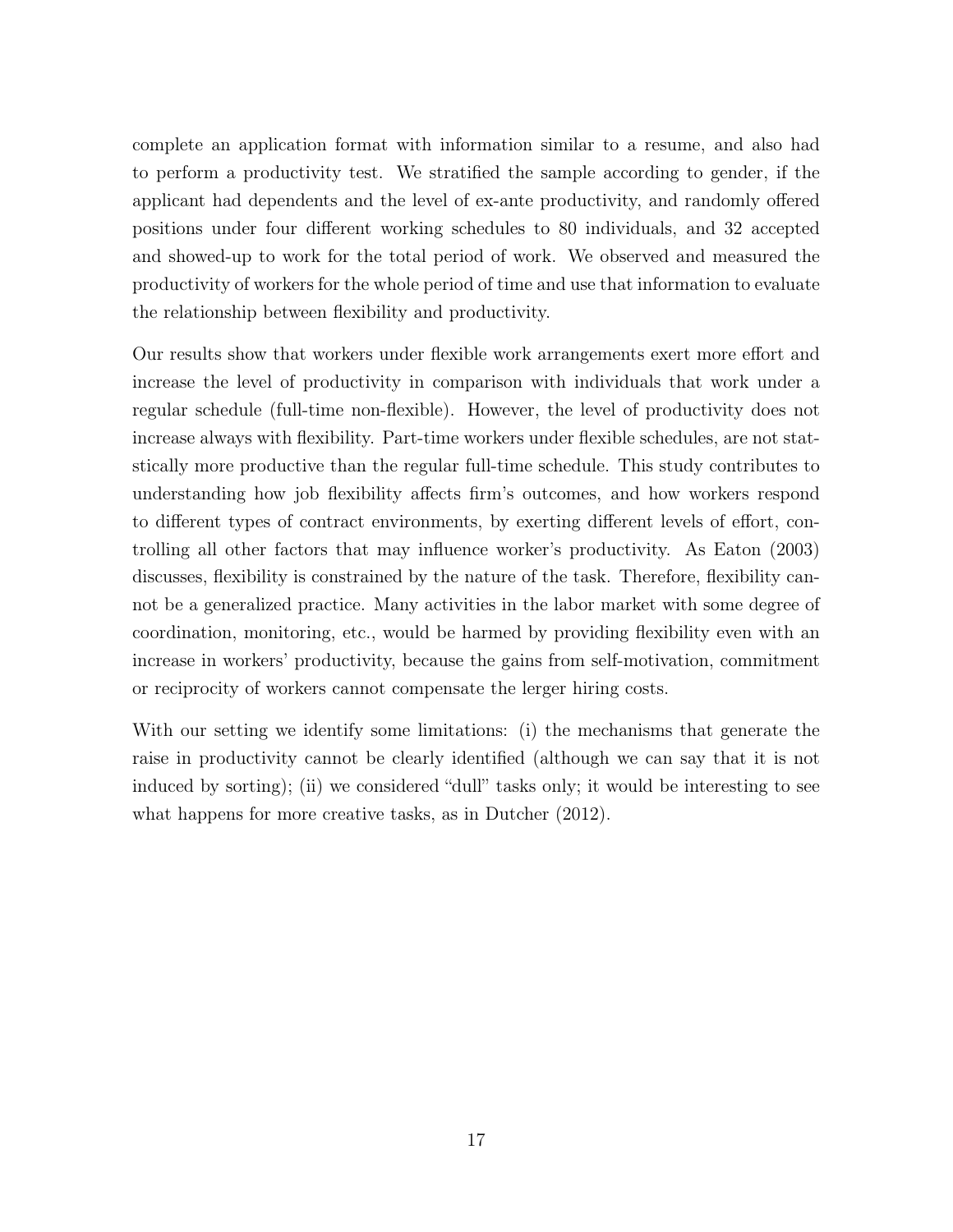#### References

- Beckmann, Michael, Thomas Cornelissen, and Matthias Kr $A \in \mathbb{R}$ el (2017). "Self-managed working time and employee effort: Theory and evidence". In: *Journal of Economic* Behavior & Organization 133, pp. 285–302. ISSN: 0167-2681. DOI: https://doi.org/ 10.1016/j.jebo.2016.11.013. url: http://www.sciencedirect.com/science/ article/pii/S0167268116302694.
- Bloom, Nicholas et al. (2014). "Does working from home work? Evidence from a Chinese experiment". In: The Quarterly Journal of Economics 130.1, pp. 165–218.
- Booth, Alison L and Jan C Van Ours (2008). "Job satisfaction and family happiness: the part-time work puzzle". In: The Economic Journal 118.526, F77–F99.
- (2013). "Part-time jobs: What women want?" In: Journal of Population Economics 26.1, pp. 263–283.
- Bustelo, Monserrat et al. (2019). What's the price of freedom? Estimating women's willingness to pay for job flexibility. Tech. rep.
- Dutcher, E Glenn (2012). "The effects of telecommuting on productivity: An experimental examination. The role of dull and creative tasks". In: Journal of Economic Behavior & Organization 84.1, pp. 355–363.
- Eaton, Susan C (2003). "If you can use them: Flexibility policies, organizational commitment, and perceived performance". In: Industrial Relations: A Journal of Economy and Society 42.2, pp. 145–167.
- Giannikis, Stefanos K and Dimitrios M Mihail (2011). "Flexible work arrangements in Greece: a study of employee perceptions". In: The International Journal of Human Resource Management 22.02, pp. 417–432.
- Kelliher, Clare and Deirdre Anderson (2010). "Doing more with less? Flexible working practices and the intensification of work". In: Human relations 63.1, pp. 83–106.
- Mas, Alexandre and Amanda Pallais (2017). "Valuing alternative work arrangements". In: American Economic Review 107.12, pp. 3722–59.
- Wiswall, Matthew and Basit Zafar (2017). "Preference for the workplace, investment in human capital, and gender". In: The Quarterly Journal of Economics 133.1, pp. 457– 507.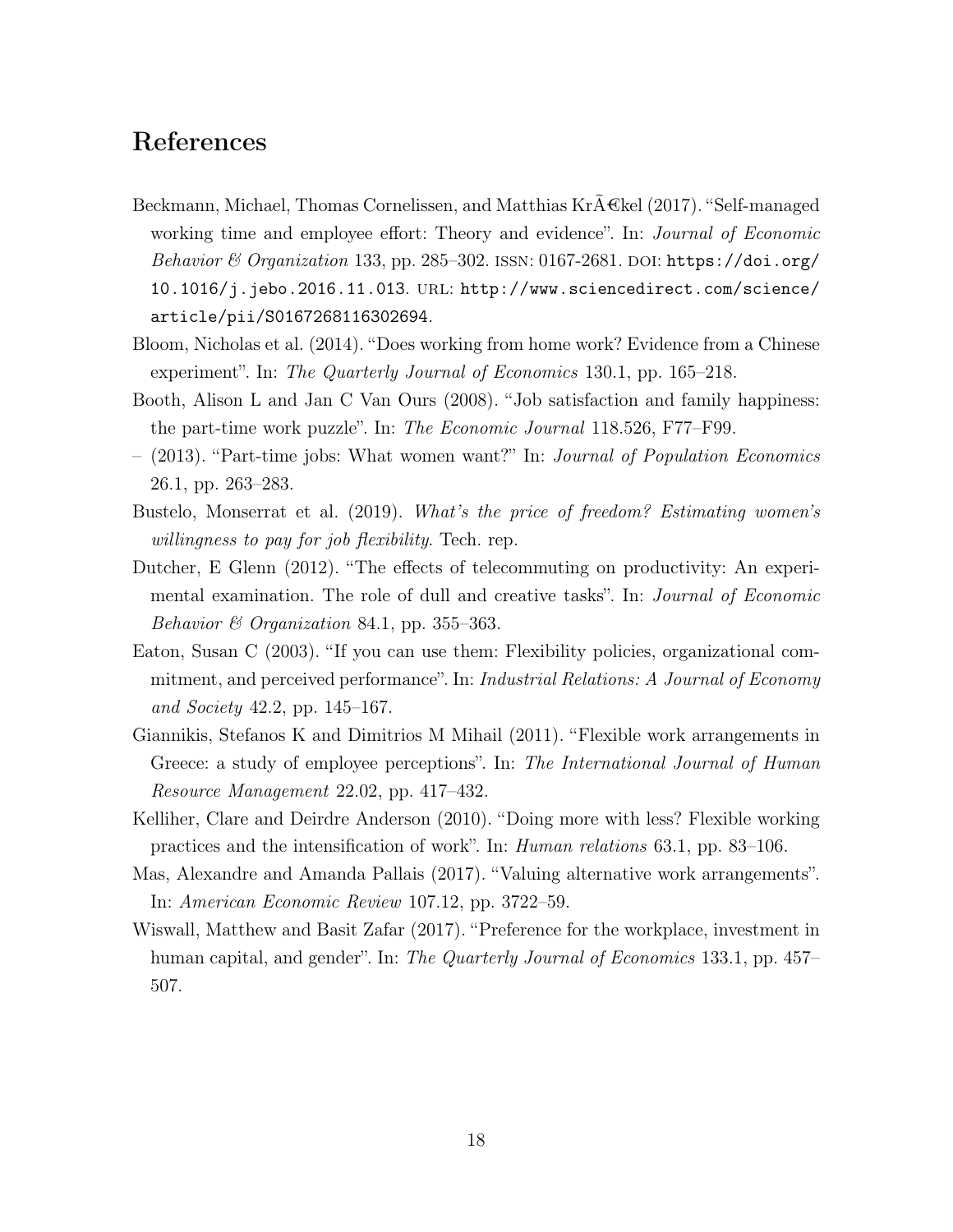## Appendix

|                           | Seconds    | Seconds    | Overall     | Correct $(\ln)$ |
|---------------------------|------------|------------|-------------|-----------------|
|                           |            | Correct    | Performance |                 |
| L.Seconds                 | $.273***$  |            |             |                 |
|                           | (.018)     |            |             |                 |
| Part-time no flex         | $-.039$    | $-.085$    | $-.034$     | $.143***$       |
|                           | (.104)     | (.097)     | (.038)      | (.034)          |
| Full-time flex            | $-.249***$ | $-.184**$  | $-.073**$   | $.376***$       |
|                           | (.082)     | (.077)     | (.030)      | (.026)          |
| Part-time flex            | $-.367***$ | $-.347***$ | $-.137***$  | $.318***$       |
|                           | (.103)     | (.096)     | (.038)      | (.033)          |
| Gender (0 male, 1 female) | $-.248***$ | $-.177***$ | $-.070***$  | $.108***$       |
|                           | (.062)     | (.058)     | (.023)      | (.020)          |
| Dependents                | $-.462***$ | $-.358***$ | $-.141***$  | $.190***$       |
|                           | (.081)     | (.076)     | (.030)      | (.026)          |
| <b>High Productivity</b>  | $-.381***$ | $-.302***$ | $-.119***$  | .038            |
|                           | (.086)     | (.080)     | (.032)      | (.028)          |
| Dummy Children            | $.171**$   | .108       | .043        | $-.081***$      |
|                           | (.072)     | (.067)     | (.027)      | (.023)          |
| Age                       | $-.040***$ | $-.030***$ | $-.012***$  | $.011***$       |
|                           | (.009)     | (.008)     | (.003)      | (.003)          |
| Years of experience       | $.015*$    | .009       | .003        | $-.005*$        |
|                           | (.008)     | (.008)     | (.003)      | (.003)          |
| Educ: Graduate            | $1.010***$ | $.811***$  | $.320***$   | $-.389***$      |
|                           | (.196)     | (.183)     | (.072)      | (.063)          |
| Educ: Undergraduate       | $.488***$  | $.434***$  | $.171***$   | $-.258***$      |
|                           | (.080)     | (.075)     | (.030)      | (.026)          |
| Educ: Vocational          | $.431***$  | $.398***$  | $.157***$   | $-.212***$      |
|                           | (.082)     | (.077)     | (.030)      | (.026)          |
| Single                    | .072       | .112       | .044        | $-.052*$        |
|                           | (.095)     | (.089)     | (.035)      | (.031)          |
| L.Seconds Correct         |            | $.404***$  |             |                 |
|                           |            | (.020)     |             |                 |
| L.Overall Performance     |            |            | $.404***$   |                 |
|                           |            |            | (.020)      |                 |
| L.Correct Answers (ln)    |            |            |             | $.236***$       |
|                           |            |            |             | (.014)          |
| Constant                  | $3.236***$ | $2.487***$ | $.285***$   | $3.781***$      |
|                           | (.298)     | (.279)     | (.107)      | (.116)          |
| $\mathbf F$               | 41.2       | 58         | 58          | 72.3            |
| ${\bf R}$ Squared         | .354       | .32        | .32         | .388            |
| N                         | 7496       | 7491       | 7491        | 7499            |

Table 7: Treatment Effects on Productivity with Controls

\*\*\* p<0.01, \*\* p<0.05, \* p<0.1

Notes: The coefficients are the result of estimating a time effects model for different measures of productivity on its lag and treatment dummies. This estimation includes as controls the observable characteristics of individuals such as gender, level of education, age, marital status and the ex-ante level of productivity.